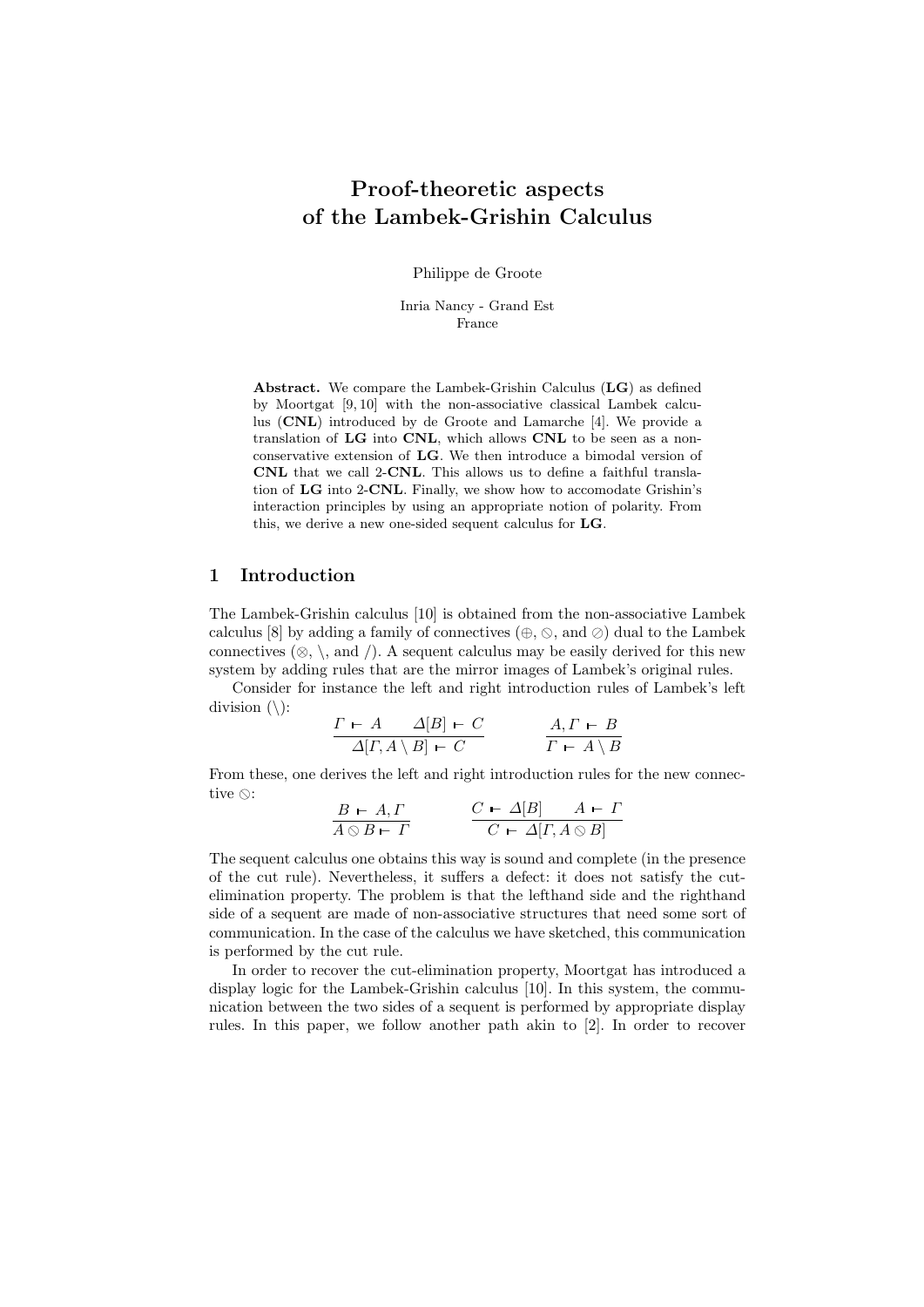cut-elimination, we introduce a one-sided sequent calculus. To this end, we first investigate the relation existing between the Lambek-Grishin calculus and the classical non-associative Lambek calculus [4].

### 2 Lambek-Grishin calculus

Elaborating on the work of Grishin [6], Moortgat introduced the non-associative Lambek-Grishin calculus as the foundations of a new kind of symmetric categorial grammar [9, 10], which allows for the treatment of linguistic phenomena such as displacement or discontinuous dependencies. This calculus is obtained from the non-associative Lambek calculus [8] by the addition of a set of connectives (sum, and left and right differences) that are dual to the product, and the left and right divisions.

More formally, the formulas of the Lambek-Grishin calculus are built upon a set of atomic formulas by means of following formation rules:

$$
\mathcal{F} ::= a \mid (\mathcal{F} \otimes \mathcal{F}) \mid (\mathcal{F} \setminus \mathcal{F}) \mid (\mathcal{F} \setminus \mathcal{F}) \mid (\mathcal{F} \oplus \mathcal{F}) \mid (\mathcal{F} \otimes \mathcal{F}) \mid (\mathcal{F} \otimes \mathcal{F})
$$

where *a* ranges over atomic formulas.

In addition to the algebraic laws of the original Lambek calculus, the Lambek-Grishin calculus satifies co-residuation laws that connect the sum  $(\oplus)$  with the left difference  $(\Diamond)$  and the right difference  $(\Diamond)$ . Accordingly, the Lambek-Grishin calculus obeys the following sets of laws:

Preorder laws

 $A \leq A$ if  $A \leq B$  and  $B \leq C$  then  $A \leq C$ 

Residuation laws

 $B \leq A \setminus C$  iff  $A \otimes B \leq C$  iff  $A \leq C / B$ 

Co-residuation laws

 $A \otimes C \leq B$  iff  $C \leq A \oplus B$  iff  $C \oslash B \leq A$ 

The above algebraic presentation corresponds to the bare Lambek-Grishin calculus, where the two families of connectives coexist without interacting with one another.<sup>1</sup> This does not really provide any additional expressive power with respect to the original non-associative Lambek calculus. In order to get a more powerful calculus, one must consider additional postulates. Grishin proposes four classes of such postulates. Two of these classes (Class I and Class IV) correspond

 $\frac{1}{1}$  As pointed out by an anonymous referee, this can be readily seen at the semantic level of the relational models of Kurtonina and Moortgat [7], where the two families of connectives are interpreted through distinct ternary relations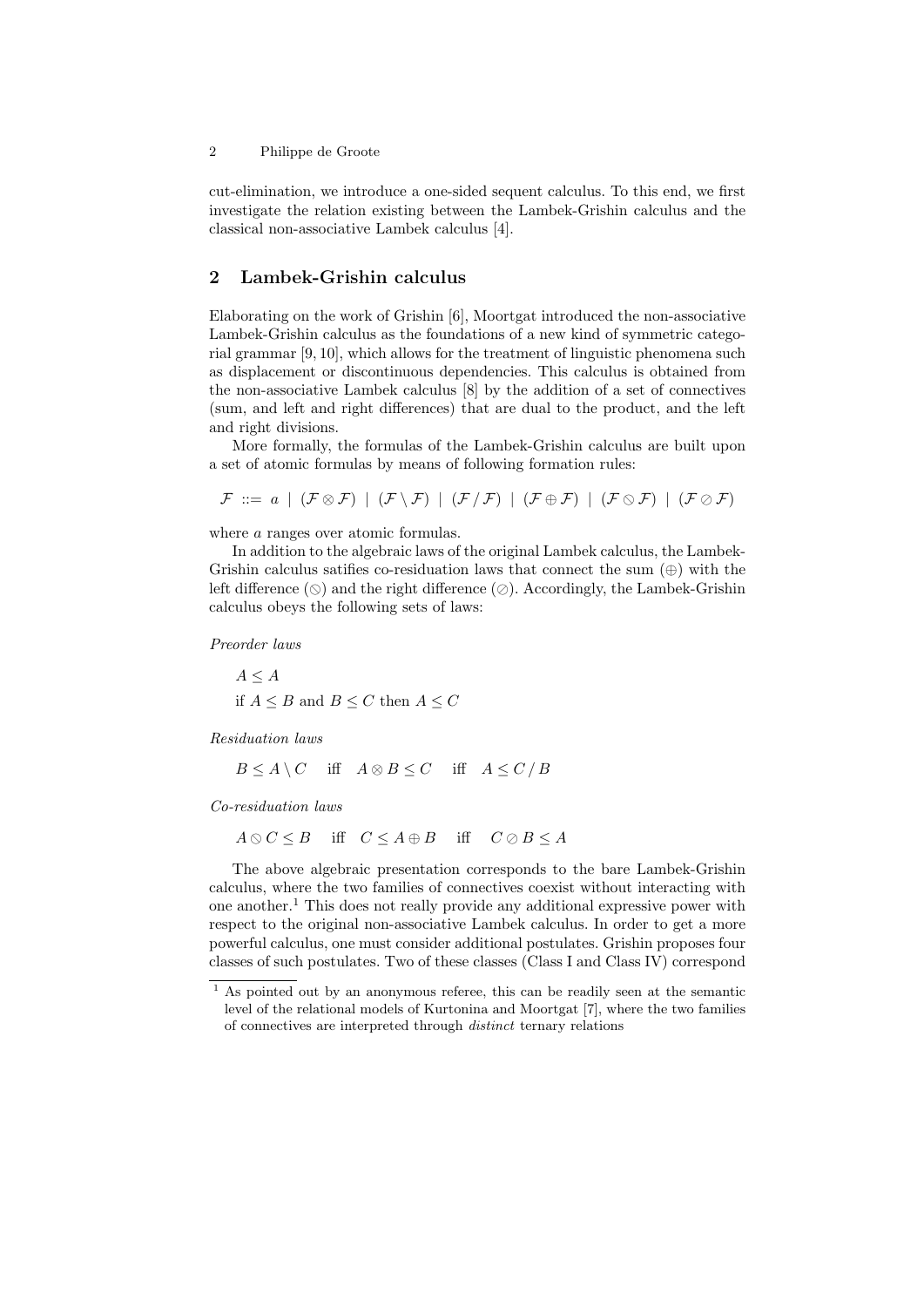to weak distributivity laws that preserve linearity and polarity. Moortgat call them the Grishin interaction principles [9]. There are several equivalent ways of specifying these interaction principles. The presentation given here below is borrowed from [3].

| Grishin postulates: Type I                           | Grishin postulates: Type IV                                |
|------------------------------------------------------|------------------------------------------------------------|
| $A \otimes (B \oplus C) \leq (A \otimes B) \oplus C$ | $A\otimes (B/C)\leq (A\otimes B)/C$                        |
| $A \otimes (B \oplus C) \leq B \oplus (A \otimes C)$ | $A \otimes (B \setminus C) \leq B \setminus (A \otimes C)$ |
| $(A \oplus B) \otimes C \leq A \oplus (B \otimes C)$ | $(A \setminus B) \oslash C \leq A \setminus (B \oslash C)$ |
| $(A \oplus B) \otimes C \leq (A \otimes C) \oplus B$ | $(A/B)\oslash C \leq (A \oslash C)/B$                      |
|                                                      |                                                            |

The Grishin interaction principles can also be specified by means of the following inference rules (see [3] for a proof of the equivalence of the two presentations).

Grishin interactions: Type I

| $A \oslash B \leq C \setminus D$ | $A \otimes B \leq C / D$      |
|----------------------------------|-------------------------------|
| $C \otimes A \leq D \oplus B$    | $B \otimes D \leq A \oplus C$ |
| $A \otimes B \leq C \setminus D$ | $A \oslash B \le C / D$       |
| $C \otimes B \leq A \oplus D$    | $A \otimes D \leq C \oplus B$ |

Grishin interactions: Type IV

| $A \otimes B \leq C \oplus D$    | $A \otimes B \leq C \oplus D$ |
|----------------------------------|-------------------------------|
| $B \oslash D \leq A \setminus C$ | $C \otimes A \leq D / B$      |
| $A \otimes B \leq C \oplus D$    | $A \otimes B \leq C \oplus D$ |
| $C \otimes B \leq A \setminus D$ | $A \oslash D \le C / B$       |

In the sequel we will use  $LG_{\varnothing}$  to designate the bare Lambek-Grishin calculus, and we will use  $LG_I$ ,  $LG_{IV}$ , and  $LG_{I+IV}$  to designate the Lambek-Grishin calculus provided with the type I interaction principles, with the type IV interaction principles, and with both the type I and type IV interaction principles, respectively.

## 3 Classical non-associative Lambek calculus

As we have seen, the Lambek-Grishin calculus is motivated by the will of providing the non-associative Lambek calculus, NL, with a connective dual to the product. Another way of achieving this has been proposed by Lamarche and the author of the present paper  $[4]$ . It consists in providing **NL** with an involutive negation. The resulting system, CNL, is a non-associative variant of multiplicative linear logic [5], and may be seen as the classical version of NL.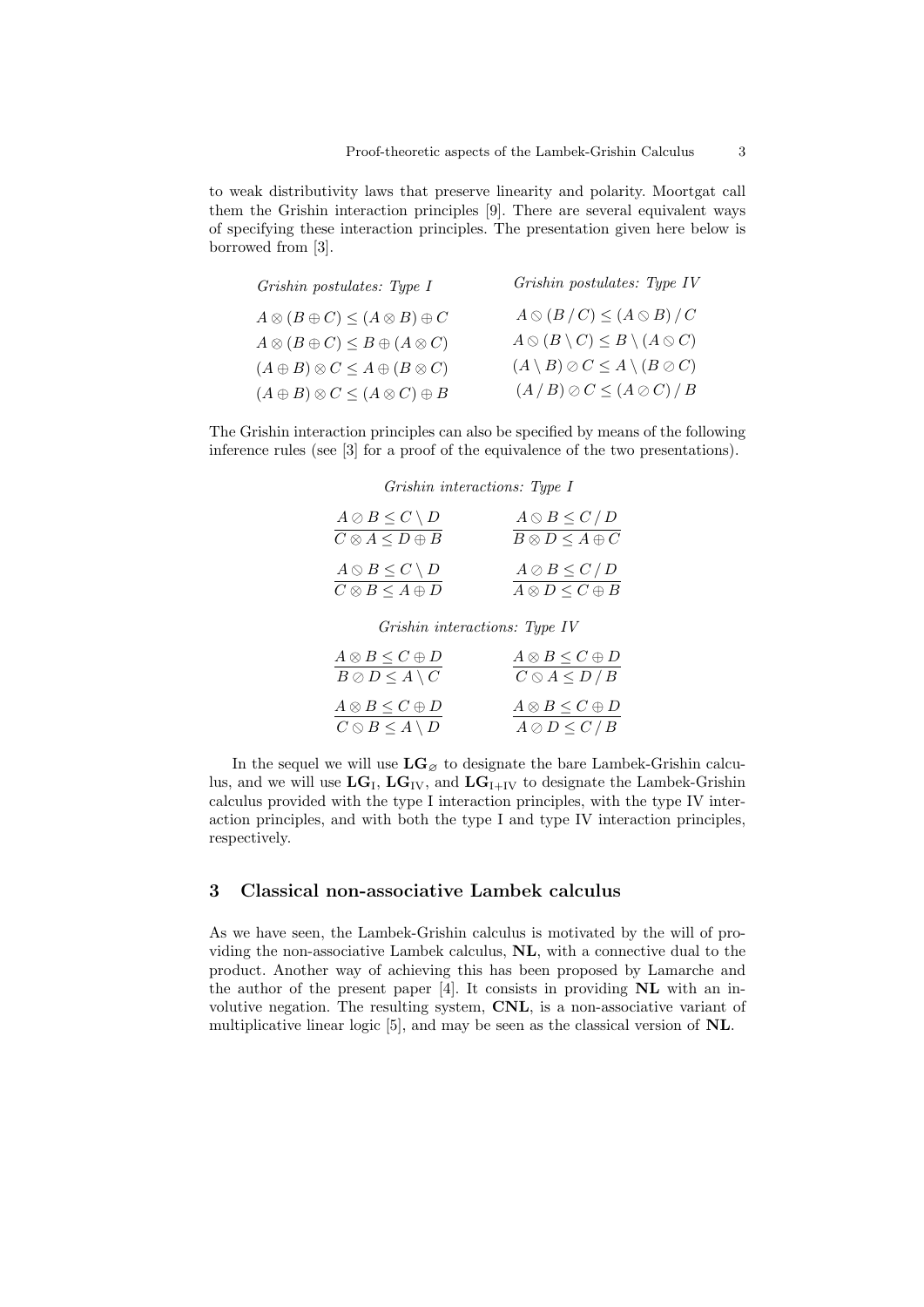CNL is defined by means of a one-sided sequent calculus. The notions of formula  $(\mathcal{F})$ , structure $(\mathcal{S})$ , and sequent  $(\mathcal{Q})$  are defined by the following formation rules:

$$
\mathcal{F} ::= a \mid a^{\perp} \mid (\mathcal{F} \mathcal{F} \mathcal{F}) \mid (\mathcal{F} \otimes \mathcal{F})
$$
  

$$
\mathcal{S} ::= \mathcal{F} \mid (\mathcal{S} \bullet \mathcal{S})
$$
  

$$
\mathcal{Q} ::= \mathbf{\vdash} \mathcal{S}, \mathcal{S}
$$

where  $a$  range over atomic formulas.

As it is usual in linear logic, non-atomic negation is defined using De Morgan's laws:

$$
(A \mathcal{B})^{\perp} = B^{\perp} \otimes A^{\perp}
$$

$$
(A \otimes B)^{\perp} = B^{\perp} \mathcal{B} A^{\perp}
$$

As for the sequent calculus, it consists of the following rules:

Identity rules

$$
\vdash A^{\perp}, A (\mathrm{Id}) \qquad \frac{\vdash \Gamma, A \qquad \vdash A^{\perp}, \Delta}{\vdash \Gamma, \Delta} (\mathrm{Cut})
$$

Structural rules

$$
\frac{\vdash \Gamma, \Delta}{\vdash \Delta, \Gamma} \text{ (Perm)} \qquad \frac{\vdash \Gamma \bullet \Delta, \Theta}{\vdash \Gamma, \Delta \bullet \Theta} \text{ (L-shift)} \qquad \frac{\vdash \Gamma, \Delta \bullet \Theta}{\vdash \Gamma \bullet \Delta, \Theta} \text{ (R-shift)}
$$

Logical rules

$$
\frac{\vdash \Gamma, A \bullet B}{\vdash \Gamma, A \mathcal{B}} \text{ (}\mathcal{B}\text{-intro)} \qquad \frac{\vdash \Gamma, A \qquad \vdash \Delta, B}{\vdash \Delta \bullet \Gamma, A \otimes B} \text{ (}\mathcal{B}\text{-intro)}
$$

CNL enjoys cut elimination. We end this section by stating this property that we will use in the sequel of this paper.

**Proposition 1.** Let  $\vdash \Gamma$ ,  $\Delta$  be a derivable sequent of **CNL**. Then,  $\vdash \Gamma$ ,  $\Delta$  is derivable without using the Cut rule.

*Proof.* See Appendix A.  $\Box$ 

### 4 Translation of LG into CNL

Both LG and CNL are systems that extend NL by providing the Lambek product with a dual connective. It is therefore legitimate to investigate how these two systems are related one to the other. A translation of NL into CNL is defined in [4]. Extending this translation to LG is almost straightforward.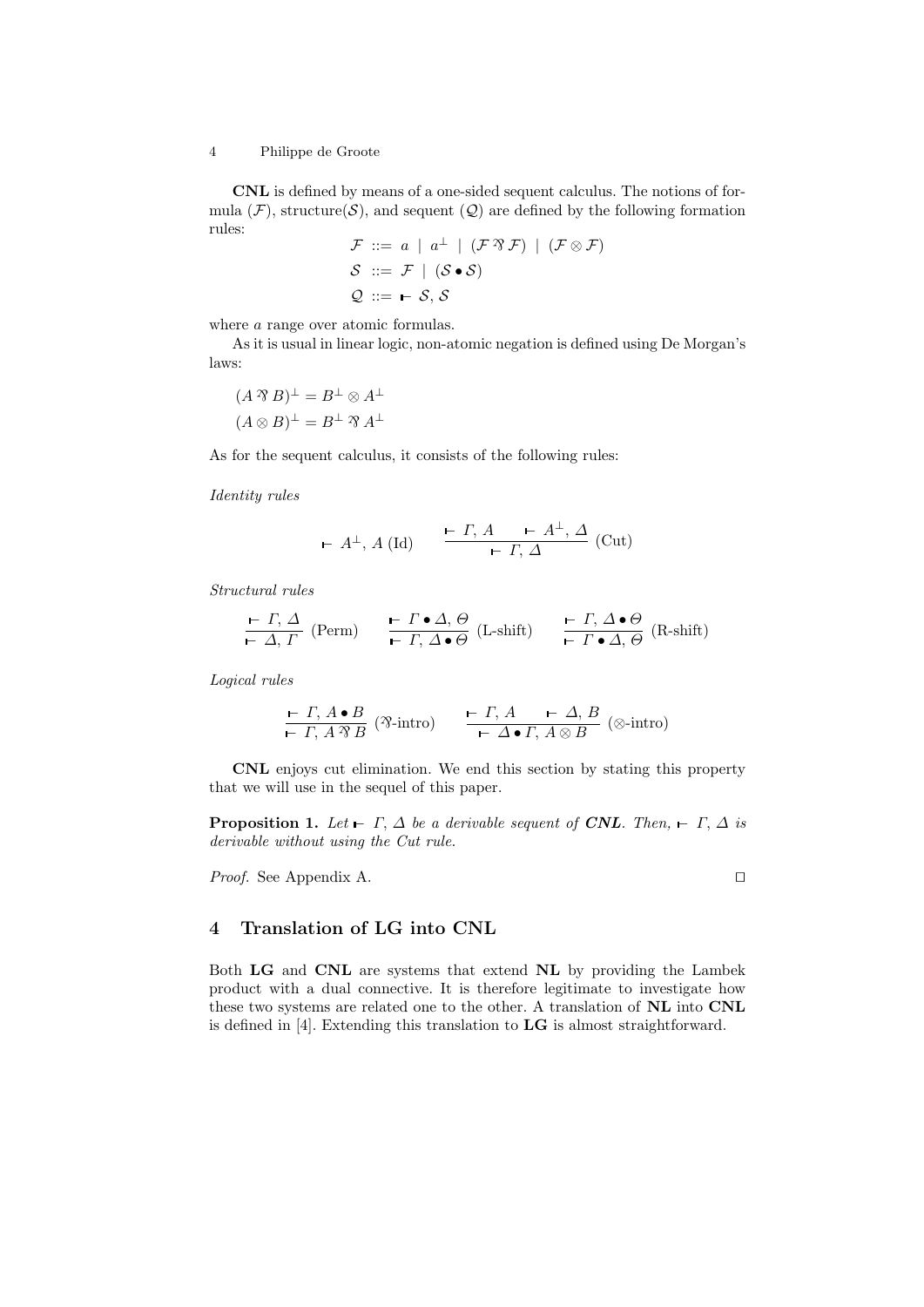| <i>Positive translation</i>                  | <i>Negative translation</i>                   |
|----------------------------------------------|-----------------------------------------------|
| $a^+ = a$                                    | $a^- = a^{\perp}$                             |
| $(A \otimes B)^{+} = A^{+} \otimes B^{+}$    | $(A \otimes B)^{-} = B^{-} \mathcal{A}^{-}$   |
| $(A \setminus B)^+ = A^- \mathcal{B} B^+$    | $(A \setminus B)^- = B^- \otimes A^+$         |
| $(A/B)^{+} = A^{+} \mathcal{B} B^{-}$        | $(A/B)^{-} = B^{+} \otimes A^{-}$             |
| $(A \oplus B)^{+} = A^{+} \mathcal{B} B^{+}$ | $(A \oplus B)^{-} = B^{-} \otimes A^{-}$      |
| $(A \otimes B)^+ = A^- \otimes B^+$          | $(A \otimes B)^{-} = B^{-} \mathcal{R} A^{+}$ |
| $(A \oslash B)^{+} = A^{+} \otimes B^{-}$    | $(A \oslash B)^{-} = B^{+} \mathcal{B} A^{-}$ |
|                                              |                                               |

The above translation is sound with respect to the algebraic laws of  $LG_{\varnothing}$ . This is stated by the next proposition.

Proposition 2. Let A and B be two formulas of the Lambek-Grishin calculus such that

 $A \leq B$ 

holds in  $\boldsymbol{LG}_{\varnothing}$  . Then, the  $\boldsymbol{CNL\text{-}sequent}$ 

 $- A^-$ ,  $B^+$ 

is derivable.

*Proof.* See Appendix B.  $\Box$ 

The converse of proposition 2 does not hold. Consider, for instance, the two following LG-formulas:

$$
A/(B \setminus C)
$$
 and  $A \oplus (C \otimes B)$ 

They both translate into the same CNL-formula:

$$
(A/(B \setminus C))^+ = A^+ \mathfrak{B} (B \setminus C)^-
$$
  
=  $A^+ \mathfrak{B} (C^- \otimes B^+)$   

$$
(A \oplus (C \otimes B))^+ = A^+ \mathfrak{B} (C \otimes B)^+
$$
  
=  $A^+ \mathfrak{B} (C^- \otimes B^+)$ 

Consequently the following sequent is derivable:

$$
\vdash (A/(B \setminus C))^- , (A \oplus (C \otimes B))^+
$$

It is not the case, however, that

$$
A / (B \setminus C) \le A \oplus (C \otimes B)
$$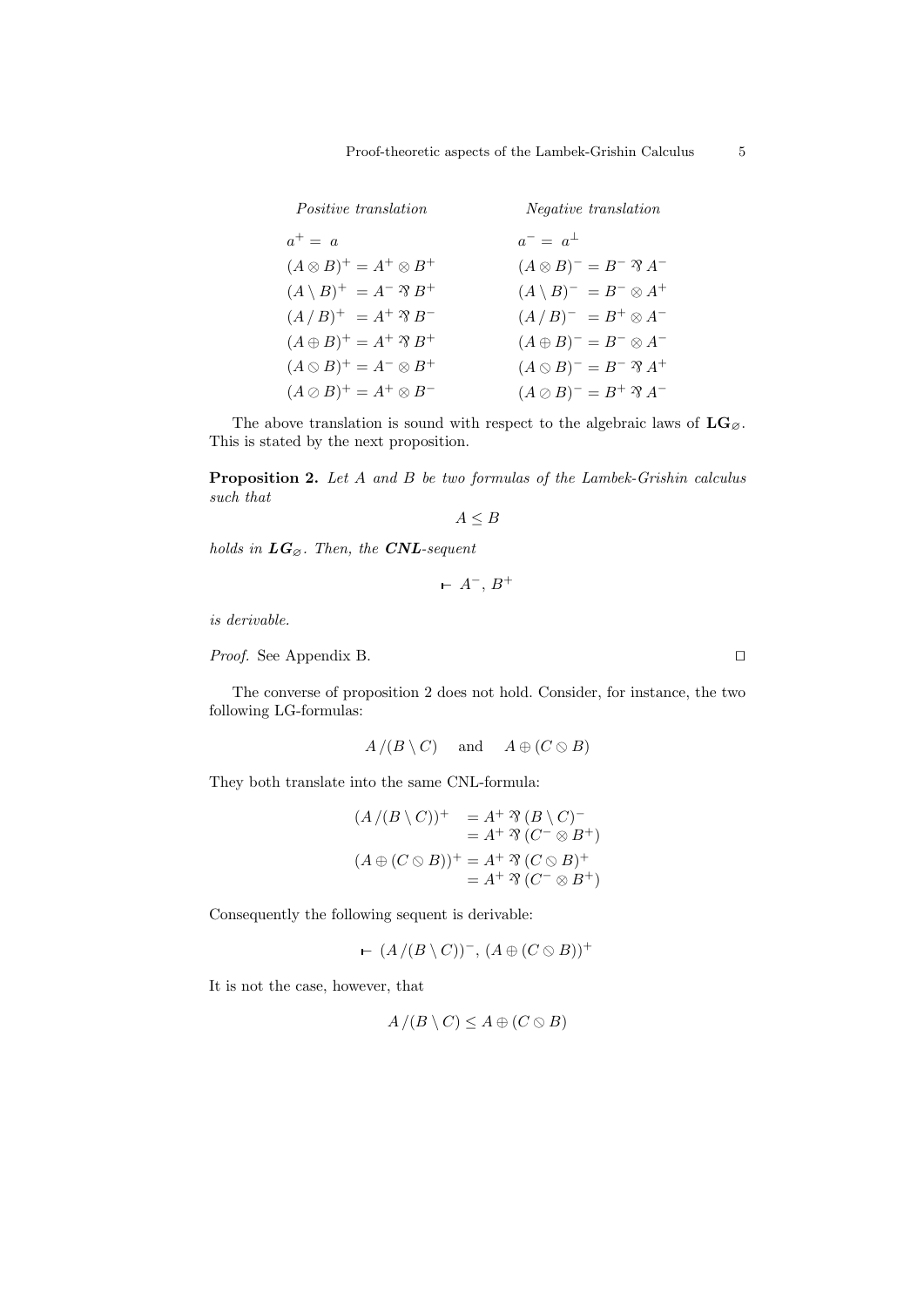### 5 Multimodal classical non-assiociative Lambek calculus

In  $LG_{\emptyset}$ , there is no interaction between the two families of connectives. In particular, ⊕ and ⊗ are not related through any kind of De Morgan's law. This contrasts with CNL where the connective  $\mathcal{C}$  is actually the dual of the connective ⊗. This essential difference between the two systems explains why CNL is not a conservative extension of  $LG_{\emptyset}$ . In order to obtain the converse of proposition 2, we need a bimodal version of **CNL**, that is a system with two distinct families of connectives.

Defining a multimodal version of  $CNL$  is straightforward. Let I be a set of modes. The formation rules and the sequent calculus of CNL are adapted to the multimodal case as follows.

$$
\mathcal{F} ::= a | a^{\perp} | (\mathcal{F} \mathfrak{N}_i \mathcal{F}) | (\mathcal{F} \otimes_i \mathcal{F})
$$
  

$$
\mathcal{S} ::= \mathcal{F} | (\mathcal{S} \bullet_i \mathcal{S})
$$
  

$$
\mathcal{Q} ::= \mathbf{\vdash} \mathcal{S}, \mathcal{S}
$$

where a ranges over atomic formulas, and  $i \in I$ .

Identity rules

$$
\vdash A, A^{\perp} (\text{Id}) \qquad \xrightarrow{\vdash A, \Gamma} \qquad \vdash A^{\perp}, \Delta \text{ (Cut)}
$$

Structural rules

$$
\frac{\vdash \Gamma, \Delta}{\vdash \Delta, \Gamma} \text{ (Perm)} \qquad \frac{\vdash \Gamma \bullet_i \Delta, \Theta}{\vdash \Gamma, \Delta \bullet_i \Theta} \text{ (L-shift)} \qquad \frac{\vdash \Gamma, \Delta \bullet_i \Theta}{\vdash \Gamma \bullet_i \Delta, \Theta} \text{ (R-shift)}
$$

Logical rules

$$
\frac{\vdash A \bullet_i B, \Gamma}{\vdash A \, \mathfrak{A}_i B, \Gamma} \; (\mathfrak{A}_i\text{-intro}) \qquad \frac{\vdash A, \Gamma \qquad \vdash B, \Delta}{\vdash A \otimes_i B, \Delta \bullet_i \Gamma} \; (\otimes_i\text{-intro})
$$

In the sequel of this paper, we only consider the case where  $I = \{1, 2\}$ , and we use 2-CNL as a name for this bimodal version of CNL.

## 6 Translation of LG into 2-CNL

Using 2-CNL as a target, we may now modify the translation of LG as follows.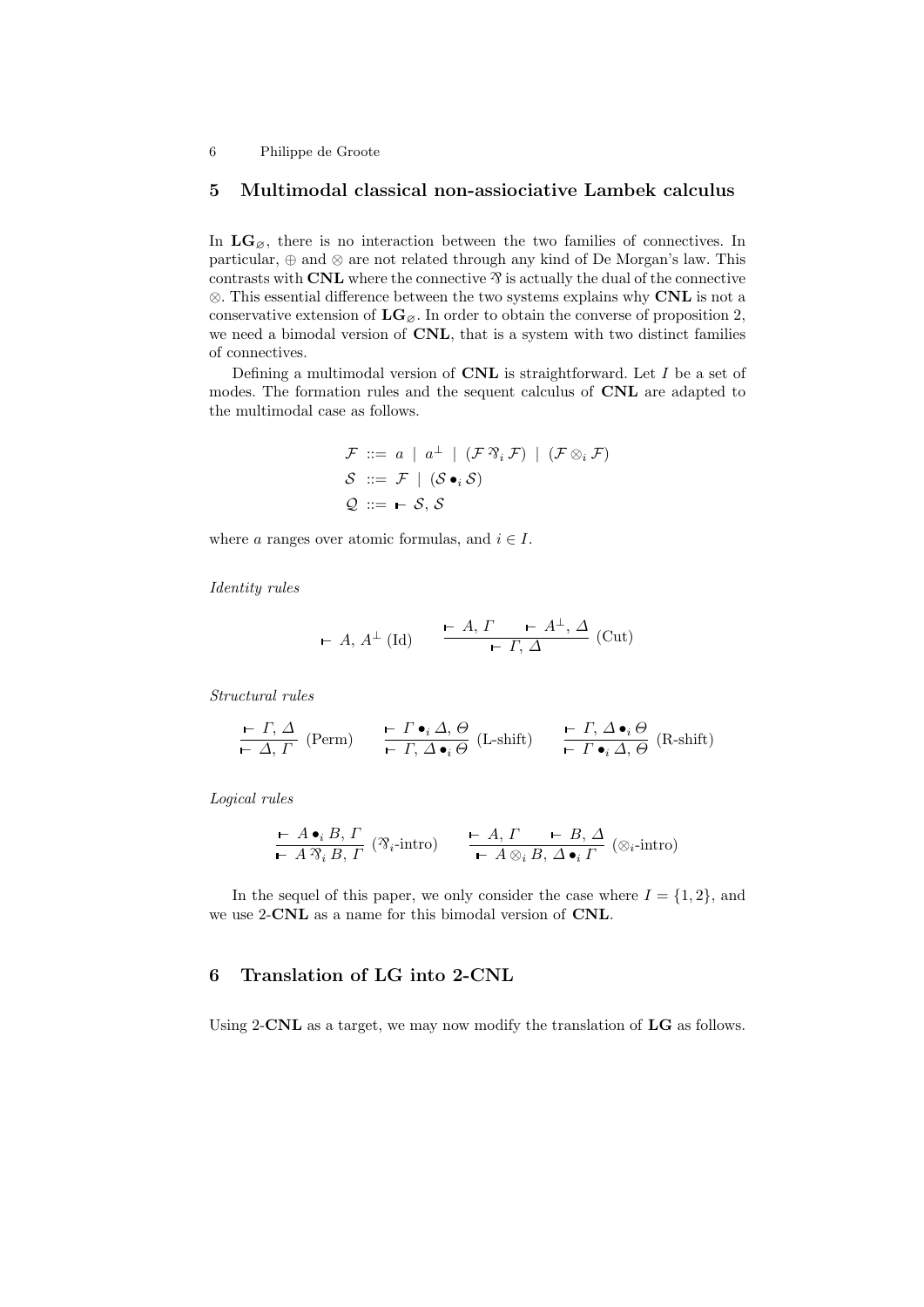| Negative translation                               |
|----------------------------------------------------|
| $a^- = a^{\perp}$                                  |
| $(A \otimes B)^{-} = B^{-} \mathfrak{D}_{1} A^{-}$ |
| $(A \setminus B)^- = B^- \otimes_1 A^+$            |
| $(A/B)^{-} = B^{+} \otimes_{1} A^{-}$              |
| $(A \oplus B)^{-} = B^{-} \otimes_2 A^{-}$         |
| $(A \otimes B)^{-} = B^{-} \mathfrak{D}_{2} A^{+}$ |
| $(A \oslash B)^{-} = B^{+} \mathcal{R}_{2} A^{-}$  |
|                                                    |

In order to prove that 2-CNL may be seen as a conservative extension of  $LG_{\alpha}$  we need to introduce a notion of polarizability. We say that a 2-CNLformula  $A$  is positively polarizable (respectively, negatively polarizable) if there exists an LG-formula B such that  $A = B^+$  (respectively,  $A = B^-$ ).

**Lemma 1.** Let A be a 2-CNL-formula. Then there exists at most one  $LG$ formula B such that either  $A = B^+$  or  $A = B^-$ .

*Proof.* By a straightforward induction on the formula  $A$ .

Lemma 1 allows an inverse translation to be defined for the polarizable formulas. Let A be a polarizable 2-CNL-formula. We define  $[A]$  to be the unique **LG**-formula B such that either  $A = B^+$  or  $A = B^-$ .

We need to extend this inverse translation to the structures and the sequents. To this end, we first extend the notion of polarizability as follows:

- A structure consisting of a single formula A is positively polarizable iff A is positively polarizable as a formula.
- A structure  $\Gamma \bullet_1 \Delta$  is positively polarizable iff either  $\Gamma$  is positively polarizable and  $\Delta$  is negatively polarizable or  $\Gamma$  is negatively polarizable and  $\Delta$  is positively polarizable.
- A structure Γ •<sup>2</sup> ∆ is positively polarizable iff both Γ and ∆ are positively polarizable.
- $-$  A structure consisting of a single formula A is negatively polarizable iff A is negatively polarizable as a formula.
- A structure Γ •<sup>1</sup> ∆ is negatively polarizable iff both Γ and ∆ are negatively polarizable.
- A structure  $\Gamma \bullet_2 \Delta$  is negatively polarizable iff either  $\Gamma$  is negatively polarizable and  $\Delta$  is positively polarizable or  $\Gamma$  is positively polarizable and  $\Delta$  is negatively polarizable.
- $A$  sequent −  $\Gamma$ ,  $\Delta$  is polarizable iff either  $\Gamma$  is negatively polarizable and  $\Delta$  is positively polarizable or  $\Gamma$  is positively polarizable and  $\Delta$  is negatively polarizable.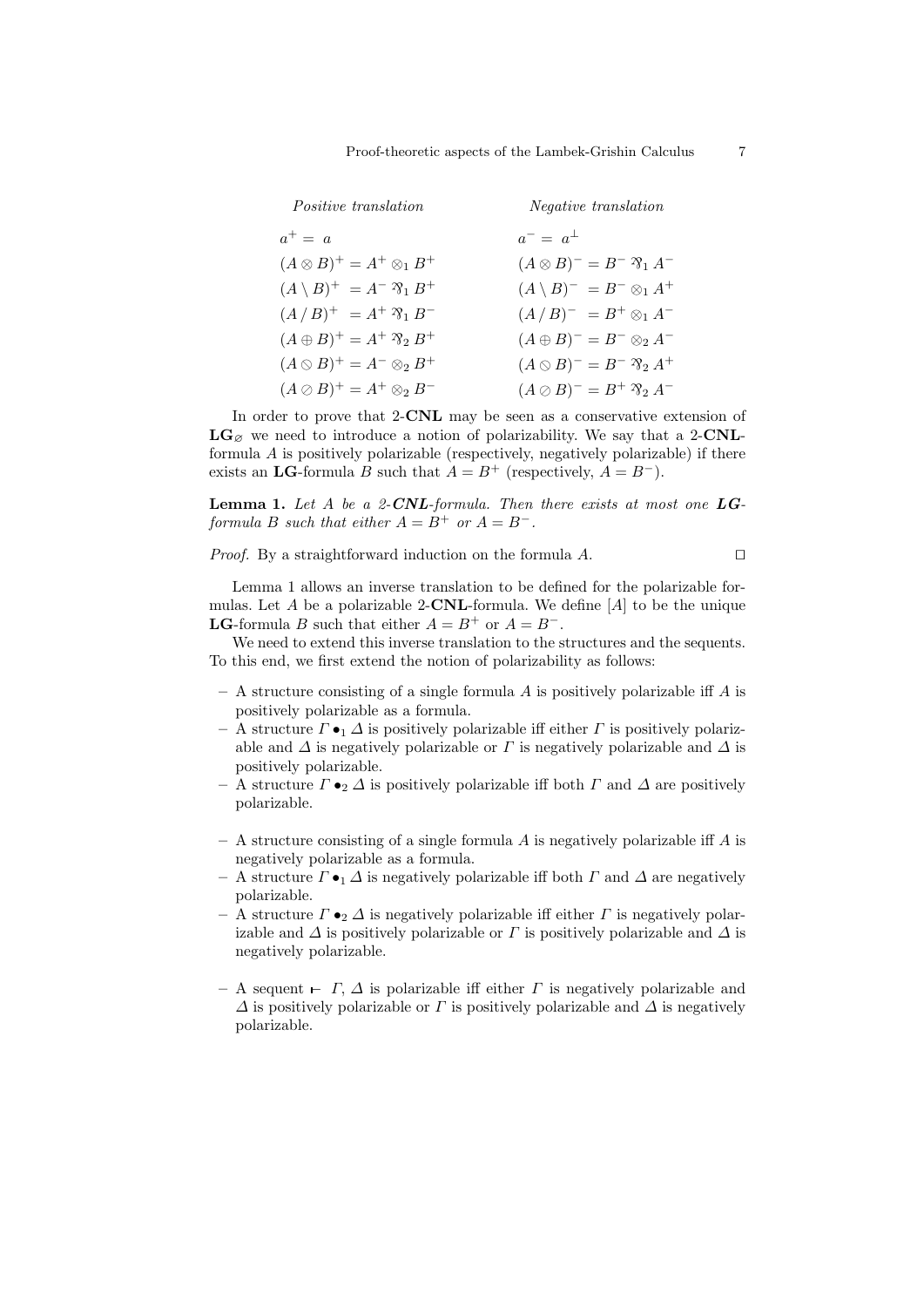By Lemma 1, using a simple induction, we have that there is no structure which is both positively and negatively polarizable. As a consequence, if a structure is polarizable, it is polarizable in a unique way. This allows functions to be defined by induction on the notion of polarizability. Let  $\Gamma^+$  and  $\Delta^+$  (respectively,  $\Gamma^-$  and  $\Delta^-$ ) range over positively polarizable (respectively, negatively polarizable) structures. The inverse translation is extended to the polarizable structures as follows:

| <i>Positive structures</i>                                        | <i>Negative structures</i>                                              |
|-------------------------------------------------------------------|-------------------------------------------------------------------------|
| $[I^+ \bullet_1 \Delta^-] = [I^+] / [\Delta^-]$                   | $[\Gamma^- \bullet_1 \Delta^-] = [\Delta^-] \otimes [\Gamma^-]$         |
| $[\Gamma^- \bullet_1 \Delta^+] = [\Gamma^-] \setminus [\Delta^+]$ | $[\Gamma^{-} \bullet_2 \Delta^{+}] = [\Delta^{+}] \otimes [\Gamma^{-}]$ |
| $[\Gamma^+\bullet_2\Delta^+] = [\Gamma^+] \oplus [\Delta^+]$      | $[\Gamma^+ \bullet_2 \Delta^-] = [\Delta^+] \otimes [\Gamma^+]$         |

Finally, the polarizable sequents are translated in **LG**-inequalities as follows:

$$
[- \Gamma^{-}, \Delta^{+}] = [\Gamma^{-}] \leq [\Delta^{+}]
$$
  $[- \Gamma^{+}, \Delta^{-}] = [\Delta^{-}] \leq [\Gamma^{+}]$ 

We are now in a position of proving that 2-CNL is conservative over  $LG_{\varnothing}$ .

**Lemma 2.** If the conclusion of an inference rule of  $2$ -CNL is polarizable then there exists a polarization of its premise(s) such that the rule obtained by applying the inverse translation  $[\cdot]$  to the conclusion and to the premise(s) is admissible for  $LG_{\varnothing}$ .

*Proof.* By case analysis.  $\Box$ 

Proposition 3. Let A and B be two formulas of the Lambek-Grishin calculus. Then,

 $A \leq B$ 

holds in  $LG_{\varnothing}$  if and only if the 2-CNL sequent

$$
\vdash A^{-}, B^{+}
$$

is derivable.

*Proof.* The proof of the "if" part is by induction on the derivation of  $\vdash A^-$ ,  $B^+$ , using Lemma 2. The proof of the "only if" part is similar to the proof of proposition 3.

## 7 Grishin interactions

We now try to incorporate the Grishin interaction principles to 2-CNL. Consider, for instance, the first interaction rule of type I:

$$
\frac{A \oslash B \le C \setminus D}{C \otimes A \le D \oplus B}
$$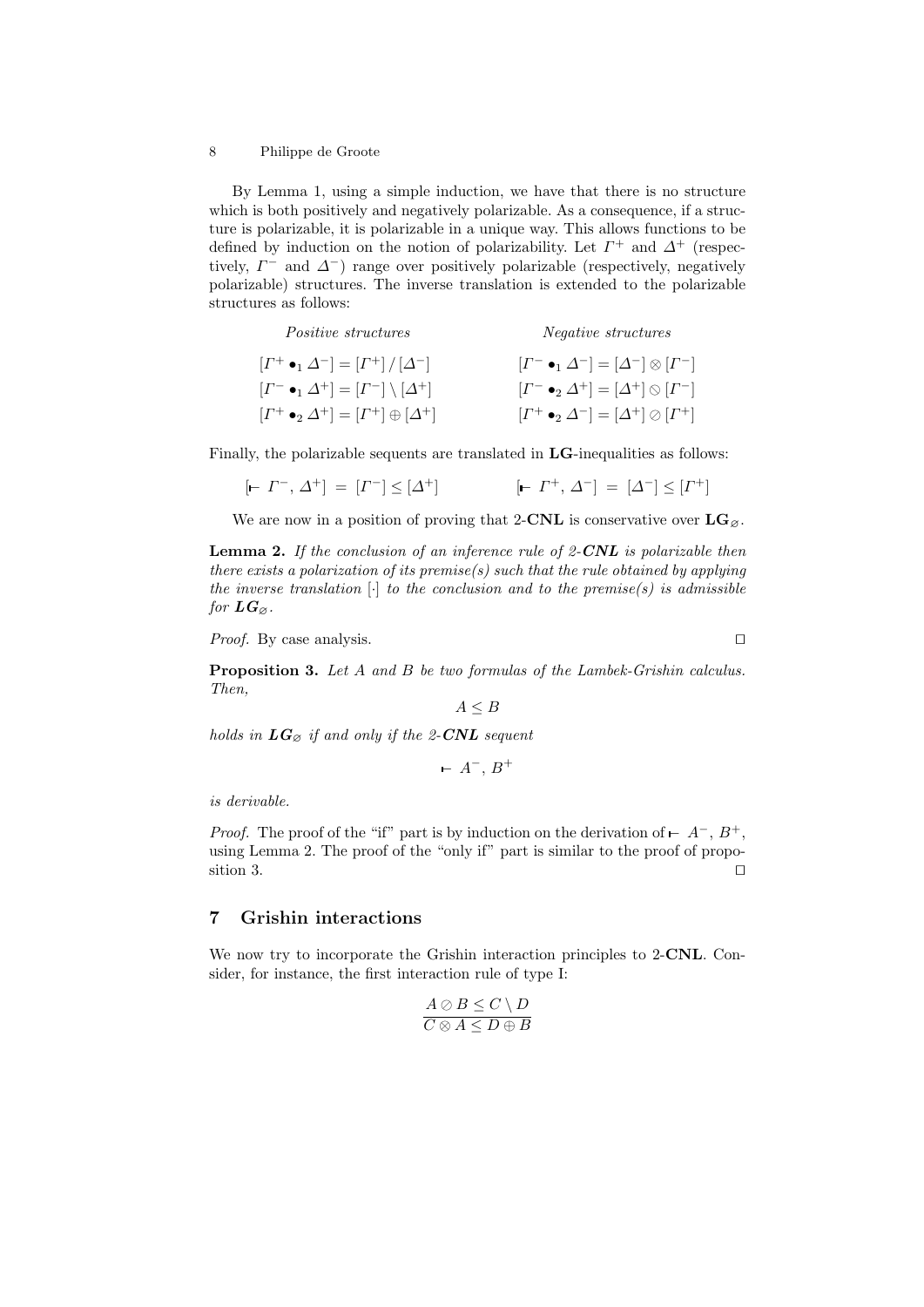By applying the translation of LG into 2-CNL, the above rule is transformed as follows:

$$
\frac{\mathsf{L} \ B^{+} \ \mathfrak{D}_{2} \ A^{-}, \ C^{-} \ \mathfrak{D}_{1} \ D^{+}}{\mathsf{L} \ A^{-} \ \mathfrak{D}_{1} \ C^{-}, \ D^{+} \ \mathfrak{D}_{2} \ B^{+}}
$$

This suggests that the following rule could allow for one of the Grishin interaction principles:

$$
\vdash A \mathop{\mathcal{R}}\limits_{\vdash} B, C \mathop{\mathcal{R}}\limits_{2} D \quad (1)
$$

Rule (1), however, is not quite satisfactory. Adding it to 2-CNL would destroy the subformula property. To circumvent this difficulty, we seek a rule equivalent to rule (1) which would work at the structural level. This is possible because the connectives  $\mathcal{R}_1$  and  $\mathcal{R}_2$  are logically equivalent to the structural nodes  $\bullet_1$  and  $\bullet_2$ . Following this idea, we end up with the following rule:

$$
\frac{\vdash \Gamma \bullet_1 \Delta, \Theta \bullet_2 \Lambda}{\vdash \Lambda \bullet_1 \Gamma, \Delta \bullet_2 \Theta}
$$

Applying the same transformation to the other interaction rules of type I, we obtain the following set of rules:

$$
\frac{\mathbf{F} \cdot \Gamma \bullet_1 \Delta, \Theta \bullet_2 \Lambda}{\mathbf{F} \cdot \Lambda \bullet_1 \Gamma, \Delta \bullet_2 \Theta} \qquad \frac{\mathbf{F} \cdot \Gamma \bullet_1 \Delta, \Theta \bullet_2 \Lambda}{\mathbf{F} \cdot \Delta \bullet_1 \Theta, \Lambda \bullet_2 \Gamma}
$$
\n
$$
\frac{\mathbf{F} \cdot \Gamma \bullet_1 \Delta, \Theta \bullet_2 \Lambda}{\mathbf{F} \cdot \Theta \bullet_1 \Gamma, \Lambda \bullet_2 \Delta} \qquad \frac{\mathbf{F} \cdot \Gamma \bullet_1 \Delta, \Theta \bullet_2 \Lambda}{\mathbf{F} \cdot \Delta \bullet_1 \Lambda, \Gamma \bullet_2 \Theta}
$$

Now, if we apply the same method to the interaction rules of type IV, we get again the above set of rules. In other words, without any further proviso, the interaction rules of type I and the interaction rules of type IV collapse into the same set of rules when translated in 2-CNL. This is because there are several ways of polarizing the above rules. Indeed, these different ways of polarizing a same rule correspond to different interaction principles at the level of LG. Therefore, in order to accomodate 2-CNL with the Grishin interaction principles, one must take the polarities into account. This is what we will do in the next section.

### 8 A sequent calculus for LG

We are finally in the position of defining a one-sided sequent calculus for **LG**. This calculus, which is based on 2-CNL, works directly at the level of the LGformulas. The formulas are therefore defined as in LG:

$$
\mathcal{F} ::= a \mid (\mathcal{F} \otimes \mathcal{F}) \mid (\mathcal{F} \setminus \mathcal{F}) \mid (\mathcal{F} \setminus \mathcal{F}) \mid (\mathcal{F} \oplus \mathcal{F}) \mid (\mathcal{F} \otimes \mathcal{F}) \mid (\mathcal{F} \otimes \mathcal{F})
$$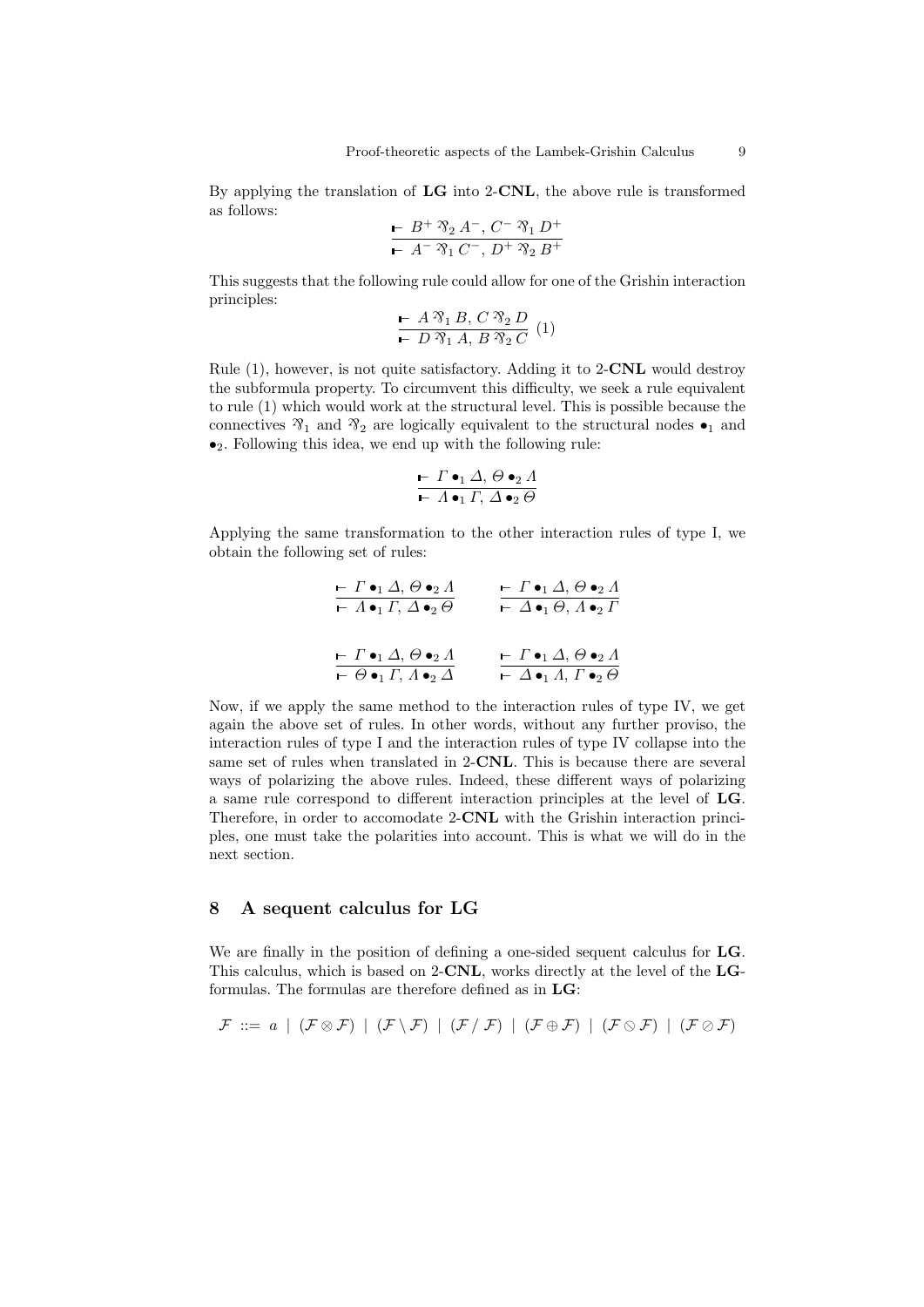To every formula  $A$ , one associates a co-formula  $\overline{A}$ . Then, the positive structures  $(S^+)$  and the negative structures  $(S^-)$  are defined as follows:

$$
\begin{aligned} \mathcal{S}^+ &::= \mathcal{F} \mid (\mathcal{S}^- \bullet \mathcal{S}^+) \mid (\mathcal{S}^+ \bullet \mathcal{S}^-) \mid (\mathcal{S}^+ \circ \mathcal{S}^+) \\ \mathcal{S}^- &::= \overline{\mathcal{F}} \mid (\mathcal{S}^- \bullet \mathcal{S}^-) \mid (\mathcal{S}^- \circ \mathcal{S}^+) \mid (\mathcal{S}^+ \circ \mathcal{S}^-) \end{aligned}
$$

As for the sequents, they consists of two structures of opposite polarities:

$$
\mathcal{Q} ::= -\mathcal{S}^+, \mathcal{S}^- \mid -\mathcal{S}^-, \mathcal{S}^+
$$

The rules of the sequent calculus, which are directly derived from the rules of 2-CNL, are the following:

Strucural rules

$$
\frac{\mathsf{P} \cdot \Gamma, \Delta}{\mathsf{P} \cdot \Delta, \Gamma} \text{ (Perm)}
$$
\n
$$
\frac{\mathsf{P} \cdot \Gamma \bullet \Delta, \Theta}{\mathsf{P} \cdot \Gamma, \Delta \bullet \Theta} \text{ ( $\bullet$ -L-shift) \qquad \frac{\mathsf{P} \cdot \Gamma, \Delta \bullet \Theta}{\mathsf{P} \cdot \Gamma \bullet \Delta, \Theta} \text{ ( $\bullet$ -R-shift) \n
$$
\frac{\mathsf{P} \cdot \Gamma, \Delta \circ \Theta}{\mathsf{P} \cdot \Gamma \circ \Delta, \Theta} \text{ (o-L-shift) \qquad \frac{\mathsf{P} \cdot \Gamma \circ \Delta, \Theta}{\mathsf{P} \cdot \Gamma, \Delta \circ \Theta} \text{ (o-R-shift)}
$$
$$

Identity rules

$$
\vdash \overline{A}, A \text{ (Id)} \qquad \frac{\vdash \Gamma, A \qquad \vdash A, \Delta}{\vdash \Gamma, \Delta} \text{ (Cut)}
$$

Logical rules

$$
\frac{\n- \Gamma, A \quad - \Delta, B}{\n- \Delta \bullet \Gamma, A \otimes B} \otimes \text{-intro}^+ \quad \frac{\n- \overline{B} \bullet \overline{A}, \Gamma}{\n- \overline{A \otimes B}, \Gamma} \otimes \text{-intro}^-
$$
\n
$$
\frac{\n- \Gamma, \overline{A} \bullet B}{\n- \Gamma, A \setminus B} \setminus \text{-intro}^+ \quad \frac{\n- \Delta, A \quad - \overline{B}, \Gamma}{\n- \overline{A \setminus B}, \Delta \bullet \Gamma} \setminus \text{-intro}^-
$$
\n
$$
\frac{\n- \Gamma, A \bullet \overline{B}}{\n- \Gamma, A/B} / \text{-intro}^+ \quad \frac{\n- \overline{A}, \Delta \quad - \Gamma, B}{\n- \overline{A/B}, \Delta \bullet \Gamma} / \text{-intro}^-
$$
\n
$$
\frac{\n- \Gamma, A \circ B}{\n- \Gamma, A \oplus B} \oplus \text{-intro}^+ \quad \frac{\n- \overline{A}, \Delta \quad - \overline{B}, \Gamma}{\n- \overline{A \oplus B}, \Delta \circ \Gamma} \oplus \text{-intro}^-
$$
\n
$$
\frac{\n- \overline{A}, \Gamma \quad - \Delta, B}{\n- \Delta \circ \Gamma, A \otimes B} \otimes \text{-intro}^+ \quad \frac{\n- \overline{B} \circ A, \Gamma}{\n- \overline{A \otimes B}, \Gamma} \otimes \text{-intro}^-
$$
\n
$$
\frac{\n- \Gamma, A \quad - \overline{B}, \Delta}{\n- \Delta \circ \Gamma, A \otimes B} \otimes \text{-intro}^+ \quad \frac{\n- \overline{B} \circ \overline{A}, \Gamma}{\n- \overline{A \otimes B}, \Gamma} \otimes \text{-intro}^-
$$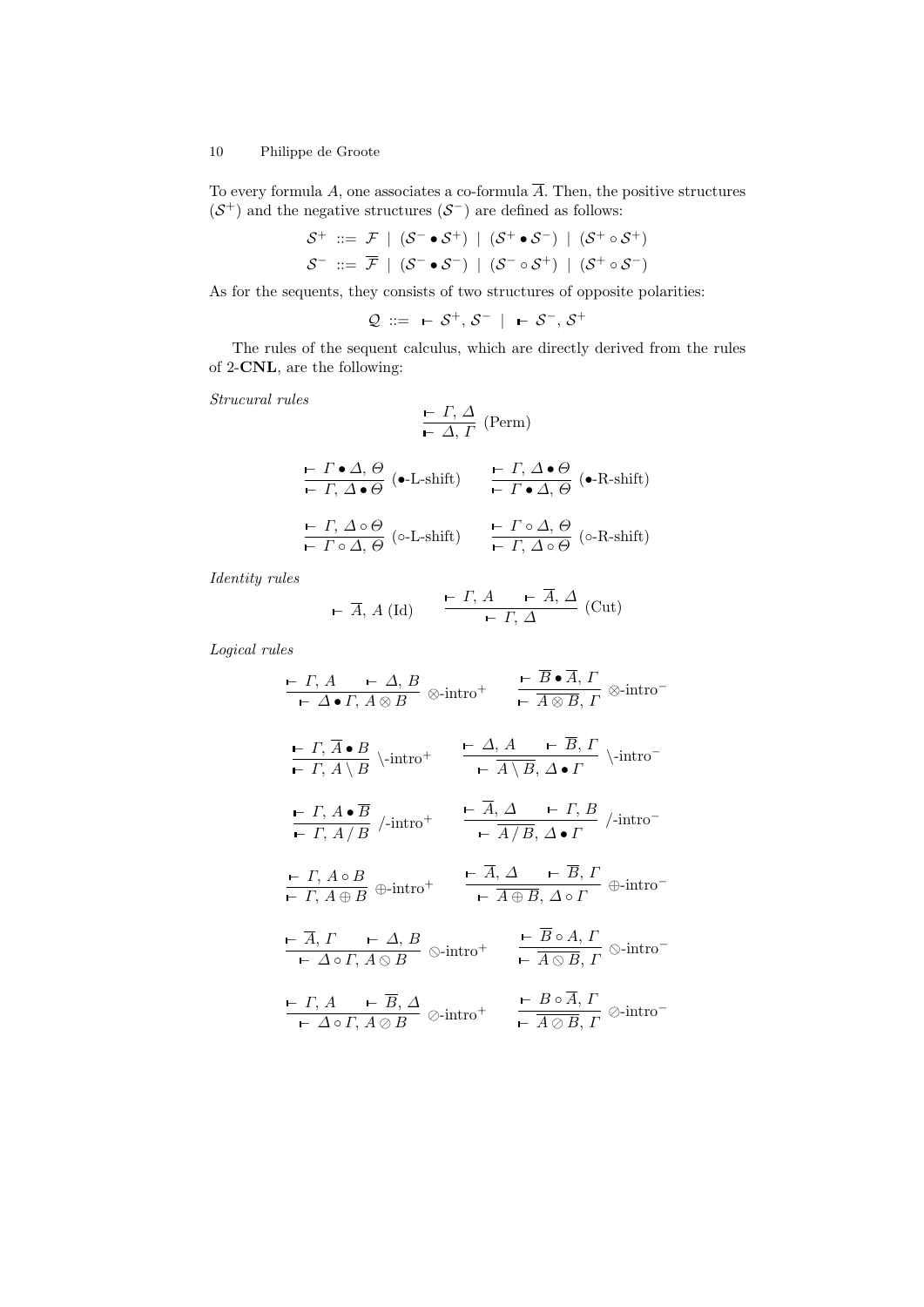Grishin interactions: Type I

| $\vdash \Gamma^- \bullet \varDelta^+$ , $\Theta^+ \circ \varLambda^-$ | $\vdash \Gamma^+ \bullet \Delta^-, \Theta^- \circ \Lambda^+$ |
|-----------------------------------------------------------------------|--------------------------------------------------------------|
| $\vdash$ $\Lambda^- \bullet \Gamma^-$ , $\Delta^+ \circ \Theta^+$     | $\vdash \Delta^- \bullet \Theta^-, \Lambda^+ \circ \Gamma^+$ |
| $\vdash \Gamma^- \bullet \Delta^+, \Theta^- \circ \Lambda^+$          | $\vdash \Gamma^+ \bullet \Delta^-, \Theta^+ \circ \Lambda^-$ |
| $\vdash \Theta^- \bullet \Gamma^-, \Lambda^+ \circ \Delta^+$          | $\vdash \Delta^- \bullet \Lambda^-, \Gamma^+ \circ \Theta^+$ |

Grishin interactions: Type IV

| $\vdash\varGamma^-\bullet\varDelta^-,\,\Theta^+\circ\varLambda^+$       | $\vdash \Gamma^- \bullet \Delta^-, \Theta^+ \circ \Lambda^+$             |
|-------------------------------------------------------------------------|--------------------------------------------------------------------------|
| $\vdash \Delta^- \bullet \Theta^+, \Lambda^+ \circ \Gamma^-$            | $\vdash$ $\Lambda^+ \bullet \Gamma^-$ , $\Delta^- \circ \Theta^+$        |
| $\vdash \varGamma^-\bullet \varDelta^-, \varTheta^+ \circ \varLambda^+$ | $\vdash \varGamma^- \bullet \varDelta^-, \varTheta^+ \circ \varLambda^+$ |
| $\vdash \Delta^- \bullet A^+, I^- \circ \Theta^+$                       | $\vdash \Theta^+ \bullet \Gamma^-, \Lambda^+ \circ \Delta^-$             |

## 9 Conclusion

We have introduced a new sequent calculus for the Lambek-Grishin calculus. This new sequent calculus derives from the classical non-associative Lambek calculus as defined in [4]. Consequently, it inherits the properties of this later system. In particular, it enjoys cut elimination.

Our new sequent calculus presents also interesting similarities with Moortgat display calculus [10]. A translation of one into the other can be easily defined. Nevertheless, our calculus is more economical. In particular, we only use two structural nodes (as opposed to six in the case of the display calculus). We also need less structural rules.

#### References

- 1. V.M. Abrusci and C. Casadio, editors. New Perspectives in Logic and Formal Linguistics, Proceedings of the 5th Roma workshop, Roma, 2002. Bulzoni Editore.
- 2. A. Bastenhof. Focalization and phase models for classical extensions of nonassociative Lambek calculus. CoRR, abs/1106.0399, 2011.
- 3. A. Bastenhof. Categorial Symmetry. PhD thesis, Utrecht University, 2013.
- 4. Ph. de Groote and F. Lamarche. Classical non-associative Lambek calculus. Studia Logica, 71:355–388, 2002.
- 5. J.-Y. Girard. Linear logic. Theoretical Computer Science, 50:1–102, 1987.
- 6. V.N. Grishin. On a Generalization of the Ajdukiewicz-Lambek system. In A.I. Mikhailov, editor, Studies in non-classical logics and formal systems, pages 315– 334, Moscow, 1983. Nauka. (In Russian. English translation in [1, pages 9–27]).
- 7. N. Kurtonina and M. Moortgat. Relational semantics for the lambek-grishin calculus. In C. Ebert, G. Jager, and J. Michaelis, editors, The Mathematics of Language, volume 6149 of Lecture Notes in Computer Science, pages 210–222. Springer, 2010.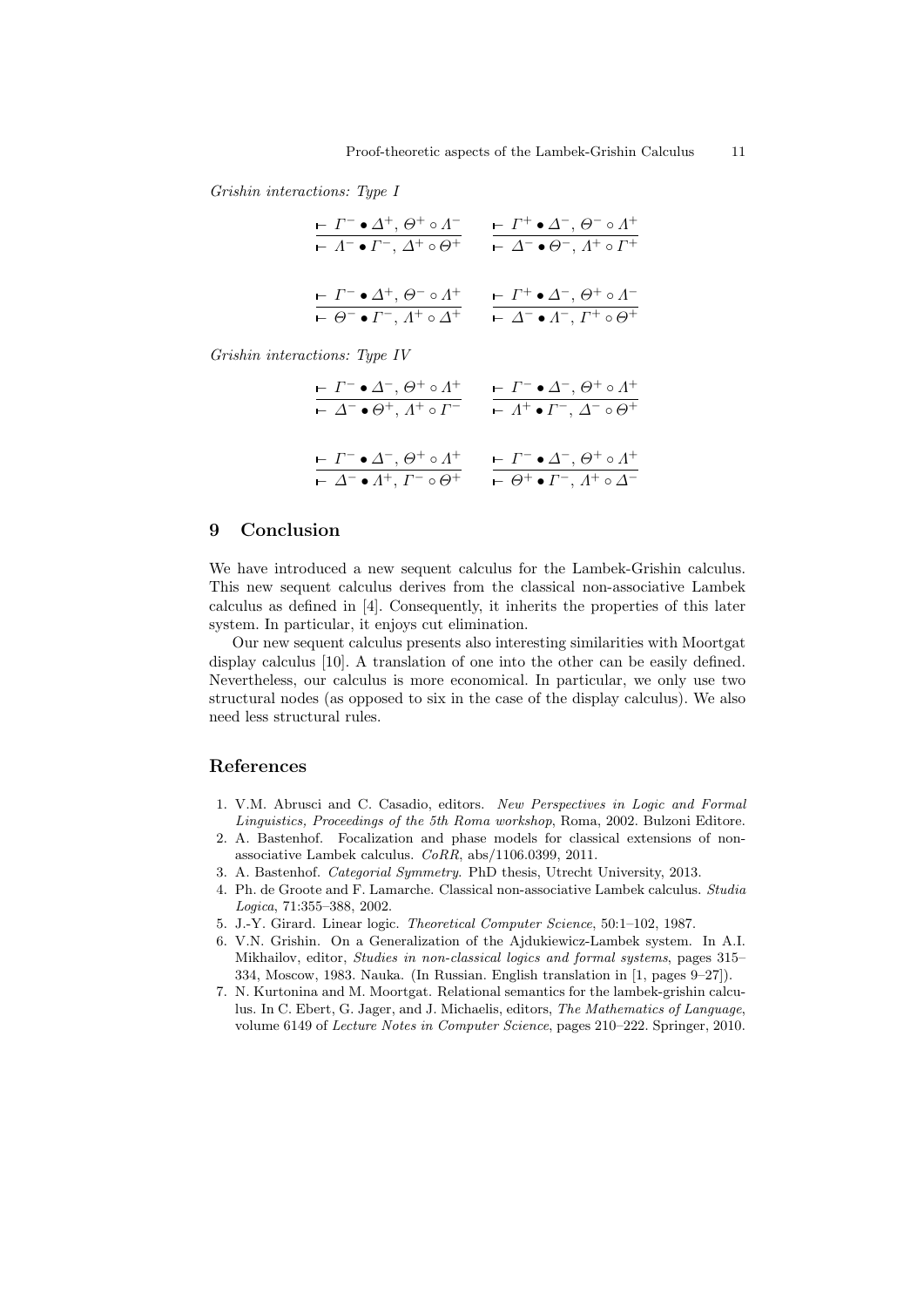- 12 Philippe de Groote
- 8. J. Lambek. On the calculus of syntactic types. In Studies of Language and its Mathematical Aspects, pages 166–178, Providence, 1961. Proc. of the 12th Symp. Appl. Math..
- 9. M. Moortgat. Symmetries in Natural Language Syntax and Semantics: The Lambek-Grishin Calculus. In Logic, Language, Information and Computation, 14th International Workshop, WoLLIC 2007, Rio de Janeiro, Brazil, July 2-5, 2007, Proceedings, volume 4576 of Lecture Notes in Computer Science, pages 264–284. Springer, 2007.
- 10. M. Moortgat. Symmetric categorial grammar. Journal of Philosophical Logic, 38(6):681–710, 2009.

## A Proof of proposition 1

We show that a derivation containing a single cut may be transformed in a cut-free derivation. Then, the general case follows by a simple induction on the number of cuts.

The proof proceeds by case analysis and by induction on the structure of the cut formula. One distinguishes four cases.

Case 1 : the cut formula in the left premise of the cut rule is introduced by an axiom.

In this case, the derivation may be transformed as follows:

$$
\begin{array}{ccc}\n\mathsf{H} & A & \vdots & (2) \\
\vdots & (1) & \vdots & (2) \\
\mathsf{H} & \mathsf{H} & \mathsf{H} \\
\hline\n\mathsf{H} & A & \mathsf{H} \\
\hline\n\mathsf{H} & \mathsf{H} & \mathsf{H} \\
\hline\n\mathsf{H} & \mathsf{H} & \mathsf{H}\n\end{array}
$$
\n
$$
\begin{array}{ccc}\n\mathsf{H} & \mathsf{H} & (2) \\
\mathsf{H} & \mathsf{H} & \mathsf{H} \\
\hline\n\mathsf{H} & \mathsf{H} & \mathsf{H}\n\end{array}
$$

where Derivation  $(1')$  is obtained from Derivation  $(1)$  by replacing each occurrence of the cut formula by the structure  $\Delta$ .

Case 2 : the cut formula in the right premise of the cut rule is introduced by an axiom.

This case is symmetric to Case 1:

$$
\begin{array}{ccc}\n & \vdash A^{\perp}, A & \vdots & ^{(1)} \\
\vdots & ^{(1)} & \vdots & ^{(2)} & \vdash \varGamma, A \\
\hline\n & \vdash \varGamma, A & \vdash A^{\perp}, \Delta & & & \vdots \\
 & \vdash \varGamma, \Delta & & & \vdash \varGamma, \Delta\n\end{array}
$$

Case 3 : the cut formula is of the form  $A \mathcal{B}$ , and is introduced by introduction rules in both the left and right premises of the cut rule.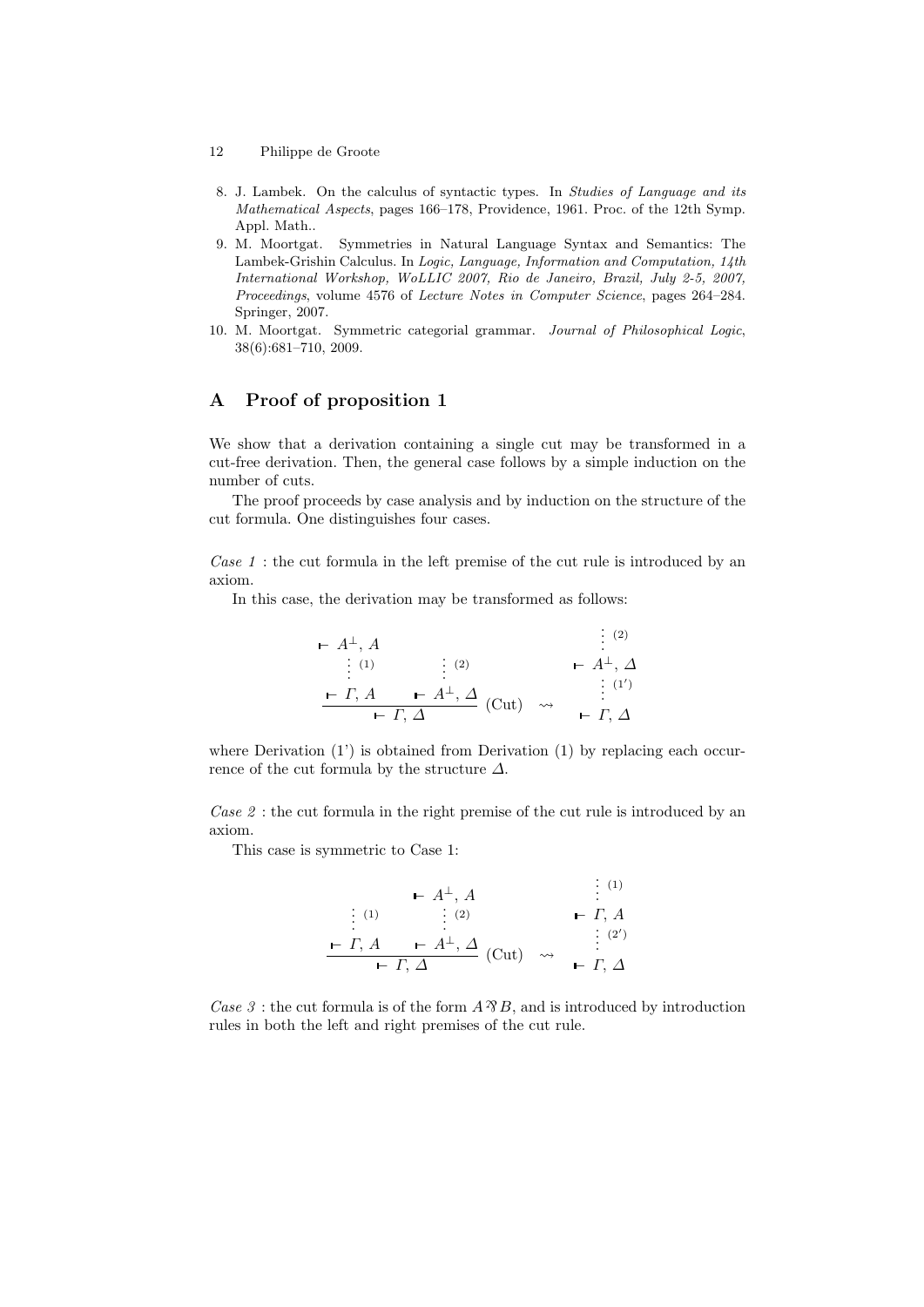This case corresponds to the following derivation schemes:

$$
\begin{array}{c}\n\vdots^{(1)} & \vdots^{(3)} & \vdots^{(4)} \\
\hline\n\mathbf{F}_{1}, A \bullet B & \mathbf{F}_{1}, \mathbf{F}_{2}, \mathbf{F}_{1}, \mathbf{F}_{2}, \mathbf{F}_{2}, \mathbf{F}_{2}, \mathbf{F}_{2}, \mathbf{F}_{2}, \mathbf{F}_{2}, \mathbf{F}_{2}, \mathbf{F}_{2}, \mathbf{F}_{2}, \mathbf{F}_{2}, \mathbf{F}_{2}, \mathbf{F}_{2}, \mathbf{F}_{2}, \mathbf{F}_{2}, \mathbf{F}_{2}, \mathbf{F}_{2}, \mathbf{F}_{2}, \mathbf{F}_{2}, \mathbf{F}_{2}, \mathbf{F}_{2}, \mathbf{F}_{2}, \mathbf{F}_{2}, \mathbf{F}_{2}, \mathbf{F}_{2}, \mathbf{F}_{2}, \mathbf{F}_{2}, \mathbf{F}_{2}, \mathbf{F}_{2}, \mathbf{F}_{2}, \mathbf{F}_{2}, \mathbf{F}_{2}, \mathbf{F}_{2}, \mathbf{F}_{2}, \mathbf{F}_{2}, \mathbf{F}_{2}, \mathbf{F}_{2}, \mathbf{F}_{2}, \mathbf{F}_{2}, \mathbf{F}_{2}, \mathbf{F}_{2}, \mathbf{F}_{2}, \mathbf{F}_{2}, \mathbf{F}_{2}, \mathbf{F}_{2}, \mathbf{F}_{2}, \mathbf{F}_{2}, \mathbf{F}_{2}, \mathbf{F}_{2}, \mathbf{F}_{2}, \mathbf{F}_{2}, \mathbf{F}_{2}, \mathbf{F}_{2}, \mathbf{F}_{2}, \mathbf{F}_{2}, \mathbf{F}_{2}, \mathbf{F}_{2}, \mathbf{F}_{2}, \mathbf{F}_{2}, \mathbf{F}_{2}, \mathbf{F}_{2}, \mathbf{F}_{2}, \mathbf{F}_{2}, \mathbf{F}_{2}, \mathbf{F}_{2}, \mathbf{F}_{2}, \mathbf{F}_{2}, \mathbf{F}_{2}, \mathbf{F}_{2}, \mathbf{F}_{2}, \mathbf{F}_{2}, \mathbf{F}_{2}, \mathbf{F}_{2}, \mathbf{F}_{2}, \mathbf{F}_{2}, \mathbf{F}_{2}, \mathbf{F}_{2}, \mathbf{F}_{2}, \mathbf{F}_{2}, \mathbf{F}_{2}, \mathbf{F}_{2}, \mathbf{F}_{2}, \mathbf{F}_{2}, \mathbf{F}_{2}, \mathbf{F}_{2}, \mathbf{F}_{2}, \mathbf{F}_{2
$$

It can be transformed into the following derivation:

$$
\begin{array}{c}\n\vdots^{(1)} \\
\hline\n\end{array}\n\begin{array}{c}\n\vdots^{(1)} \\
\hline\n\end{array}\n\begin{array}{c}\n\vdots^{(3)} \\
\hline\n\end{array}\n\begin{array}{c}\n\vdots^{(3)} \\
\hline\n\end{array}\n\end{array}\n\begin{array}{c}\n\vdots^{(3)} \\
\hline\n\end{array}\n\begin{array}{c}\n\vdots^{(3)} \\
\hline\n\end{array}\n\end{array}\n\begin{array}{c}\n\vdots^{(3)} \\
\hline\n\end{array}\n\begin{array}{c}\n\vdots^{(3)} \\
\hline\n\end{array}\n\end{array}\n\begin{array}{c}\n\vdots^{(3)} \\
\hline\n\end{array}\n\begin{array}{c}\n\vdots^{(3)} \\
\hline\n\end{array}\n\end{array}\n\begin{array}{c}\n\vdots^{(3)} \\
\hline\n\end{array}\n\begin{array}{c}\n\vdots^{(3)} \\
\hline\n\end{array}\n\end{array}\n\begin{array}{c}\n\vdots^{(4)} \\
\hline\n\end{array}\n\begin{array}{c}\n\vdots^{(4)} \\
\hline\n\end{array}\n\end{array}\n\begin{array}{c}\n\vdots^{(4)} \\
\hline\n\end{array}\n\begin{array}{c}\n\vdots^{(4)} \\
\hline\n\end{array}\n\end{array}\n\begin{array}{c}\n\vdots^{(4)} \\
\hline\n\end{array}\n\begin{array}{c}\n\vdots^{(5)} \\
\hline\n\end{array}\n\end{array}\n\begin{array}{c}\n\vdots^{(5)} \\
\hline\n\end{array}\n\end{array}
$$

where the two new cuts are eliminable by induction hypothesis.

Case  $\chi$ : the cut formula is of the form  $A \otimes B$ , and is introduced by introduction rules in both the left and right premises of the cut rule.

This case, which is symmetric to Case 3, corresponds to the following derivation scheme:

$$
\begin{array}{c}\n\vdots^{(1)} & \vdots^{(2)} & \vdots^{(4)} \\
\leftarrow \Gamma_1, A & \leftarrow \Gamma_2, B \\
\leftarrow \Gamma_2 \bullet \Gamma_1, A \otimes B & \leftarrow \text{imtr } 0 \\
\vdots^{(3)} & \vdots^{(5)} \\
\leftarrow \Gamma, A \otimes B & \leftarrow B^{\perp} \mathfrak{A}^{\perp}, \Delta_1 \\
\vdots^{(5)} & \leftarrow F, \Delta\n\end{array} \text{?-intro}
$$

It can be transformed as follows: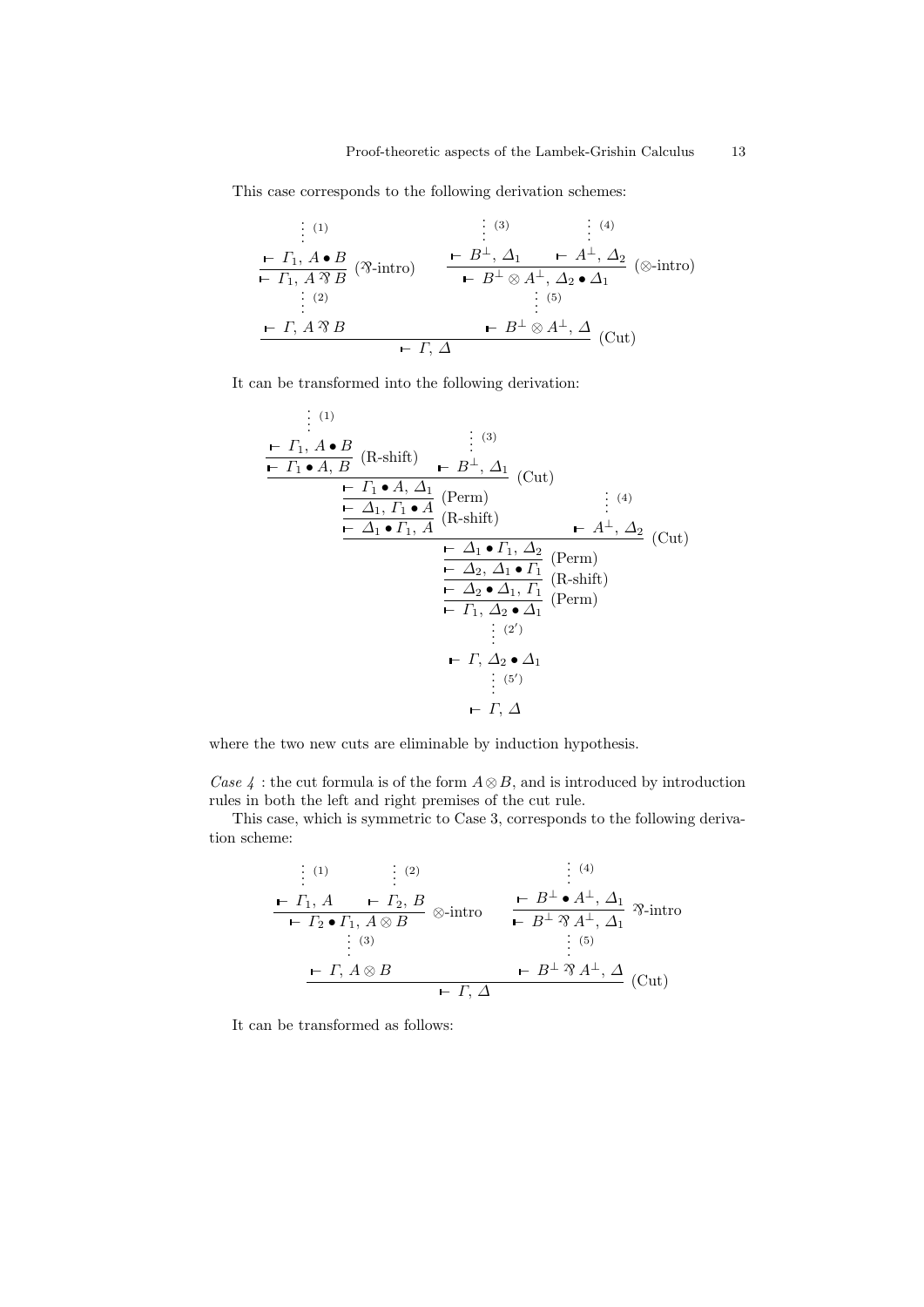$$
\begin{array}{c}\n\vdots^{(2)} & \mathbf{I} & \mathbf{B} \\
\hline\n\vdots^{(2)} & \mathbf{I} & \mathbf{B} \\
\hline\n\mathbf{I}_2, B & \mathbf{I} & \mathbf{B} \\
\hline\n\mathbf{I}_3, A^\perp \bullet \Delta_1 & \mathbf{A}_1 \\
\hline\n\mathbf{I}_2, A^\perp \bullet \Delta_1 & \mathbf{A}_2 \\
\hline\n\mathbf{I}_3, A^\perp \bullet \mathbf{A}_1 \\
\hline\n\mathbf{I}_1, A & \mathbf{I} & \mathbf{I} \\
\hline\n\mathbf{I}_2, A^\perp \bullet \mathbf{A}_1 \\
\hline\n\mathbf{I}_3, A^\perp \mathbf{I}_2 \\
\hline\n\mathbf{I}_3, A^\perp \mathbf{I}_2 \\
\hline\n\mathbf{I}_3, A^\perp \mathbf{I}_2 \\
\hline\n\mathbf{I}_3, A^\perp \mathbf{I}_2 \\
\hline\n\mathbf{I}_3, A^\perp \mathbf{I}_2 \\
\hline\n\mathbf{I}_3, A^\perp \mathbf{I}_2 \\
\hline\n\mathbf{I}_2, A^\perp \mathbf{I}_1 \\
\hline\n\mathbf{I}_2, A^\perp \mathbf{I}_1 \\
\hline\n\mathbf{I}_2, A^\perp \mathbf{I}_1 \\
\hline\n\mathbf{I}_2, A^\perp \mathbf{I}_1 \\
\hline\n\mathbf{I}_2, A^\perp \mathbf{I}_1 \\
\hline\n\mathbf{I}_2, A^\perp \mathbf{I}_1 \\
\hline\n\mathbf{I}_2, A^\perp \mathbf{I}_1 \\
\hline\n\mathbf{I}_2, A^\perp \mathbf{I}_1 \\
\hline\n\mathbf{I}_2, A^\perp \mathbf{I}_1 \\
\hline\n\mathbf{I}_2, A^\perp \mathbf{I}_1 \\
\hline\n\mathbf{I}_2, A^\perp \mathbf{I}_1 \\
\hline\n\mathbf{I}_2, A^\perp \mathbf{I}_1 \\
\hline\n\mathbf{I}_2, A^\perp \mathbf{I}_1 \\
\hline\n\mathbf{I}_2, A^\perp \mathbf{I}_1 \\
\hline\n\mathbf{I}_2, A^\perp \mathbf{I}_1 \\
\hline\n\mathbf{I}_
$$

# B Proof of proposition 2

We show that the translations of the algebraic laws of  $\mathbf{LG}_{\varnothing}$  hold in  $\mathbf{CNL}.$ 

#### Preorder laws

Let A be an LG-formula. It is easy to show that  $A^{-} = (A^{+})^{\perp}$ . Consequently, the translations of the preorder laws correspond to the identity rules (Id and Cut).

#### Residuation laws

The two following derivation schemes show that the first residuation law holds.

$$
\frac{\mathbf{F} \cdot A^{-} \cdot A^{+} \quad \mathbf{F} \cdot B^{-} \cdot B^{+}}{\mathbf{F} \cdot B^{-} \cdot A^{-} \cdot A^{+} \otimes B^{+}} \quad (\otimes \text{-intro}) \quad \mathbf{F} \cdot B^{-} \mathcal{R} \cdot A^{-} \cdot C^{+}}{\mathbf{F} \cdot B^{-} \cdot A^{-} \cdot C^{+}} \quad (\text{Cut})
$$
\n
$$
\frac{\mathbf{F} \cdot B^{-} \cdot A^{-} \cdot C^{+}}{\mathbf{F} \cdot B^{-} \cdot A^{-} \mathcal{R} \cdot C^{+}} \quad (\text{Z-sintro})
$$